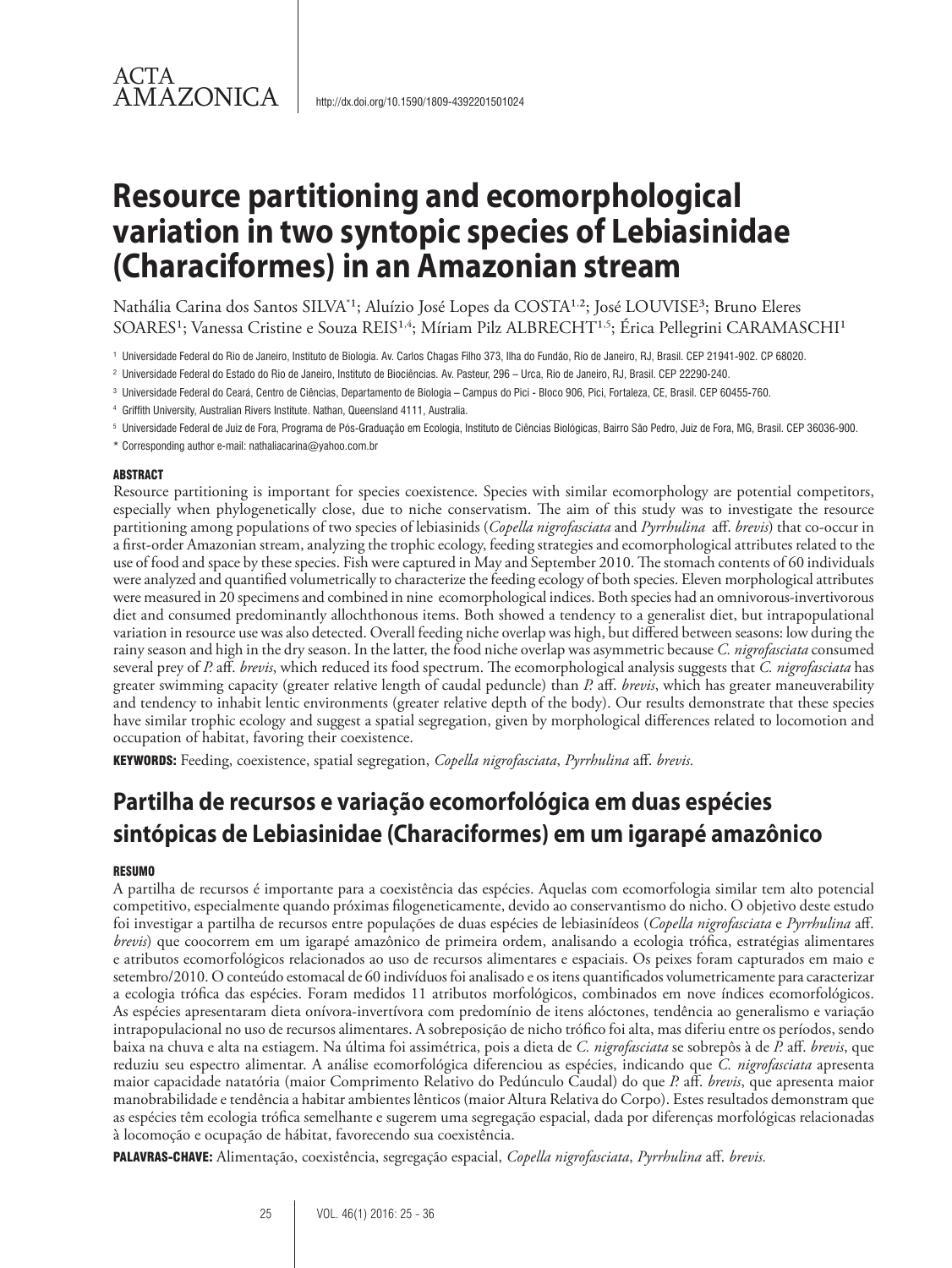

### **INTRODUCTION**

Resource partitioning is one of the main processes underlying species coexistence and community structure on local scale. Several factors may influence the ecological segregation among species, and dietary and spatial resources are considered the predominant factors in structuring populations and communities of vertebrates (Schoener 1974). For fish communities, trophic segregation is considered more important than habitat segregation (Ross 1986).

Resource partitioning in neotropical fish communities has been well documented (Corrêa *et al.* 2009; Silva *et al.* 2012) and often related to ecomorphological and/ or behavioral differences that influence the use of space (micro-habitat) and food resources (Piorski *et al.* 2005; Lima *et al.* 2008; Brazil-Sousa *et al.* 2009). Morphological features might be indicators of species life habits, types of resource use or adaptations to occupy the environment (Gatz 1979). Thus, ecomorphology aims to access the relationship between shape and function that exists between morphological and ecological characters and to relate it with ecological concepts (Cunico and Agostinho 2006).

Species with similar ecomorphological characters have high competitive potential (Gatz 1979), especially when phylogenetically close, due to niche conservatism (Wiens *et al.* 2010). Thus, it can be expected that these species, especially when syntopic, exhibit differences in resource use that might minimize competition (Herder and Freyhof 2006). For example, in the size of consumed prey, use of microhabitats and feeding strategy (Esteves and Aranha 1999; Piorski *et al.* 2005; Brazil-Sousa *et al.* 2009).

*Copella nigrofasciata* (Meinken, 1952) and *Pyrrhulina* sp. aff. *P. brevis* Steindachner, 1876 (called *P*. aff. *brevis* thereafter) belong to the Lebiasinidae family, highly representative in Amazonian streams (Montag *et al.* 2008). Lebiasinids usually have an omnivorous diet based on allochthonous arthropods (Silva 1993; Arias and Rossi 2005; Oliveira 2013) and inhabit predominantly the surface of the water column in marginal areas with low flow (Sabino and Zuanon 1998). Similarities in the use of habitat and food resources demand mechanisms that minimize interspecific competition to promote the coexistence of these species. The aim of this study was to investigate the resource partitioning among populations of two species of lebiasinids (*Copella nigrofasciata* and *Pyrrhulina* aff. *brevis*) that co-occur in a first-order Amazonian stream, analyzing the trophic ecology, feeding strategies and ecomorphological attributes related to the use of food and space by these species.

#### **MATERIALS AND METHODS**

Specimens of *Copella nigrofasciata* and *Pyrrhulina* aff. *brevis* were collected in a first order stream (UTM 554624/9802314) where these two species co-occur and are abundant. This stream belongs to the Araticum micro-basin, located within the Saracá-Taquera National Forest (FLONA) – PA, Northern Brazil (1º 20'and 1º 55' S, 56° 00' and 57° 15'). Samplings were carried out in the rainy season (May/2010) and in the dry season (September/10) during the daytime, using manual trawl (3mm mesh) and screens (55 cm diameter, 0.36 mm mesh) over a stretch of 50 m, which was blocked both upstream and downstream with nets (5 mm mesh). The collected specimens were anesthetized with menthol and fixed in 10% formaldehyde, and taken to the Laboratory of Fish Ecology (UFRJ), where they were transferred to 70° ethanol and identified. Voucher specimens of both species were deposited in the collection of the National Museum of Rio de Janeiro (*P.* aff. *brevis* MNRJ 42035; *C. nigrofasciata* MNRJ 42002).

#### **Trophic ecology**

Stomach contents of 30 individuals of each species were analyzed using a stereoscopic microscope. Food items were identified to the lowest taxonomic level with the aid of specialized literature, and were quantified by volumetric method as described in Albrecht and Caramaschi (2003).

For the qualitative characterization of the diet, the identified items were grouped into seven categories: 1) Algae - filamentous algae; 2) Sediment and debris - debris mixed with sediments; 3) Aquatic Invertebrates - adult and immature forms of aquatic insects and other arthropods; 4) Terrestrial Invertebrates - adult and immature insects and other terrestrial arthropods; 5) Organic Matter Unidentified - materials of organic origin not identified as animal or vegetal source; 6) Plant Material - parts of leaves, fruits and stems; and 7) Insects Remains - many digested parts difficult to attribute to a taxonomic group or origin (aquatic or terrestrial). The importance of these categories for species' diets was estimated through an Index that combines percentual volume and frequency of occurrence of consumed items (IAi - Kawakami and Vazzoler 1980).

Feeding strategies were characterized using the graphical method proposed by Amundsen *et al.* (1996), which relates prey-specific abundance and frequency of occurrence. The distribution of points (food items) along the graph axes indicates the importance of prey for the population (rare or dominant), the feeding strategy of the predator (generalist or specialist), and the contribution of the between-phenotype (variation in resource use among individuals of the population) and within-phenotype components (when individuals tend to use similar resources) to the niche breadth.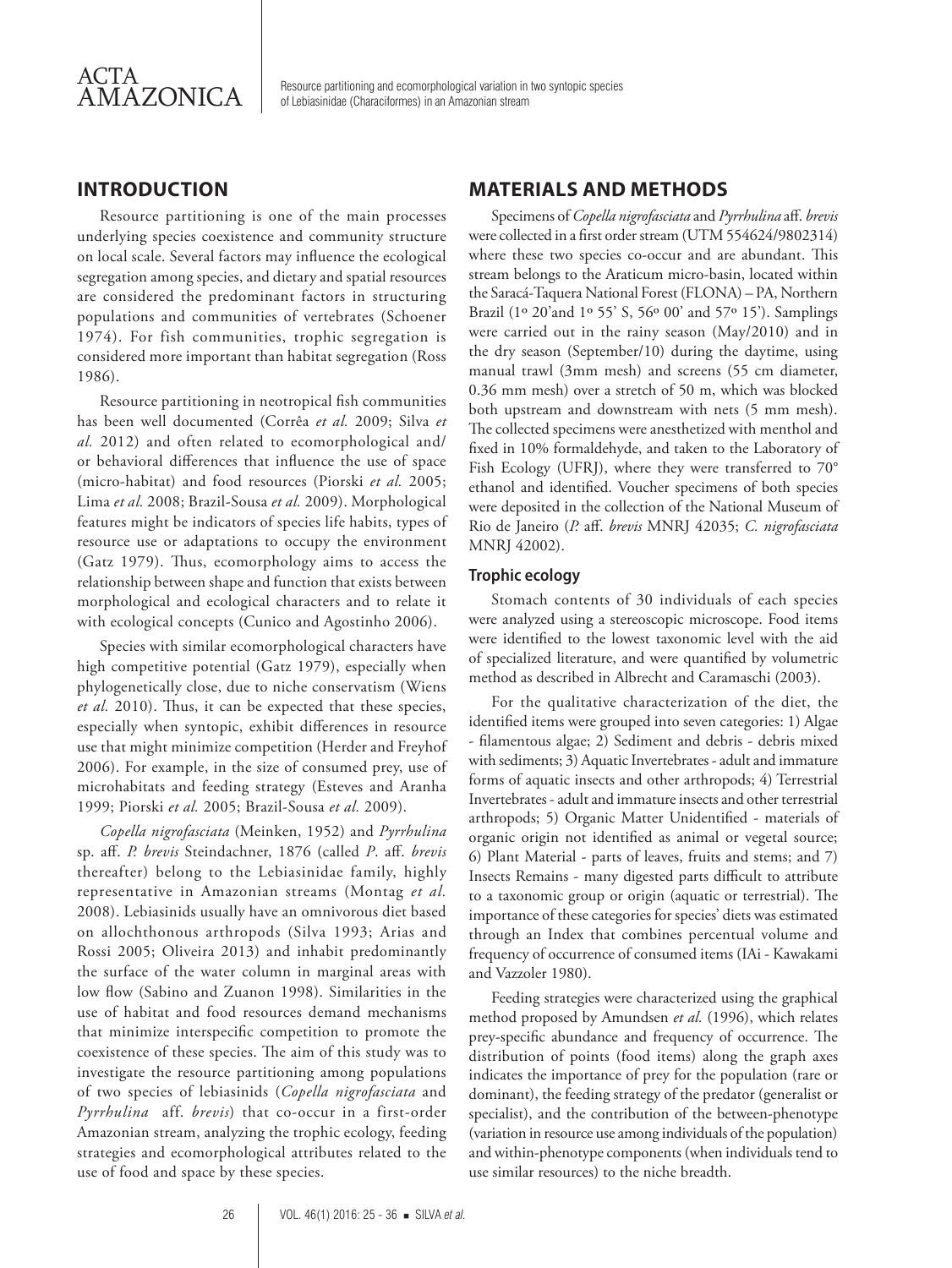

The degree of diet overlap between species was calculated using the Pianka pair-wise niche overlap index (Pianka 1973), which ranges from 0 (no overlap) to 1 (complete overlap). We considered two situations: (1) "overall overlap" between species without distinction between seasons, which can be interpreted as a 'potential' overlap, independent of temporal and/or spatial coexistence; and (2) the "temporal overlap" calculated for each season sample separately. The results of interspecific overlap were interpreted according to Grossman (1986): high (> 0.6), intermediate (0.4 to 0.6) or low (< 0.4).

We used an Analysis of Similarities (ANOSIM) to evaluate possible differences in diet composition among species. Data were log-transformed and matrices of dissimilarity between individuals were constructed based on the coefficient of Bray-Curtis distance. A Similarity Percentage Analysis (SIMPER) was used to identify which food items contributed to the dissimilarity. These analyses were also performed in two situations: (1) considering the overall spectrum of food consumed by the population, and (2) considering the food resources consumed by populations in each season separately. Both analyses were performed on PRIMER ®6 (Clarke and Gorley 2006).

#### **Ecomorphology**

To investigate the morphological differences associated with habitat use and feeding habits, 11 morphological measurements were taken on 20 specimens of each species using a digital caliper with 0.01 mm accuracy. The following morphological measurements were quantified following Piorski *et al.* (2005) and Mazzoni *et al.* (2010): 1) Standard length (SL); 2) Digestive tract length (DTL); 3) Mouth width (MW); 4) Maximum body width (MBW); 5) Eye height (EH); 6) Head depth (HD); 7) Head length (HL); 8) Caudal peduncle length (CPL); 9) Caudal peduncle depth (CPD); 10) Maximum body depth (MBD); 11) Mouth depth (MD).

The ecomorphological indices used were: 1) relative length of the digestive tract (RLDT = DTL/SL) - High values occurs in detritivorous or herbivorous species, while low values are related to carnivorous habits; 2) relative width of the mouth (RWM = MW/MBW) - Higher values indicate ability to ingest larger prey; 3) relative depth of the mouth (RDM = MD/ HD) - Higher values indicate ability to ingest larger prey; 4) eye position (EP = EH/HD) - Higher values occur in benthic species, while lower values occur in nektonic species; 5) relative length of the head (RLH = HL/SL) - Higher values indicate ability to ingest larger prey; 6) compression index (CI = MBD/ MBW) - Higher values indicate a laterally compressed body adapted to inhabit lentic environments; 7) relative depth of the body (RDB = MBD/SL) - Higher values are related to high maneuverability and with low hydrodynamic environments; 8) relative length of the caudal peduncle (RLCP = CPL/ SL) - Higher values occur in predators with good swimming capacity; and 9) relative depth of caudal peduncle (RDCP = CPD/MBD) - Higher values indicate good swimming potential.

The ecomorphological indices were applied to a Principal Component Analysis (PCA) using broken-stick as a stopping rule, and only the extreme variables with the highest correlations with the selected axes were interpreted. A one-way ANOVA was used to test for ecomorphological differences among species, using the principal axes values as ecomorphological predictors. PCA was performed on PC-Ord (McCune and Mefford 2011) whereas ANOVAs were performed on R (R Development Core Team 2014).

### **RESULTS**

#### **Trophic ecology**

Of the 60 individuals whose stomachs were examined, only three had empty stomachs (one *C. nigrofasciata* and two *P.* aff. *brevis*). The results of IAi showed that both species are omnivores with a tendency towards an invertivorous habit, consuming predominantly allochthonous items. The diet of *C. nigrofasciata* was primarily composed of Terrestrial Invertebrates (IAi = 27.10%), Insects Remains (24.53%), Debris and Sediment (14.59%) and Plant Material (13.17%), while the population of *P.* aff. *brevis* consumed mainly Terrestrial Invertebrates (IAi = 34.37%), Plant Material (36.55%) and Insects Remains (21.82%) (Figure 1). A complete list of food items consumed by the two species is shown in Appendix 1.

Both species had an overall generalist diet, as no item was found to be dominant in their diets (consumed in high abundance by most individuals). The prevalence of rare items in the diet of both populations and the presence of groups of individuals who behaved as specialists



**Figure 1.** Alimentary index (IAi) for the categories of diet items consumed by *Copella nigrofasciata* and *Pyrrhulina* aff. *brevis* sampled in a first order stream located inside the Saracá-Taquera National Forest – PA. Codes: Al – algae; SD – Sediment and Debris; AI – Aquatic Invertebrates; TI – Terrestrial Invertebrates; OM – Organic Matter Unidentified; PM – Plant Material; IR – Insects Remains.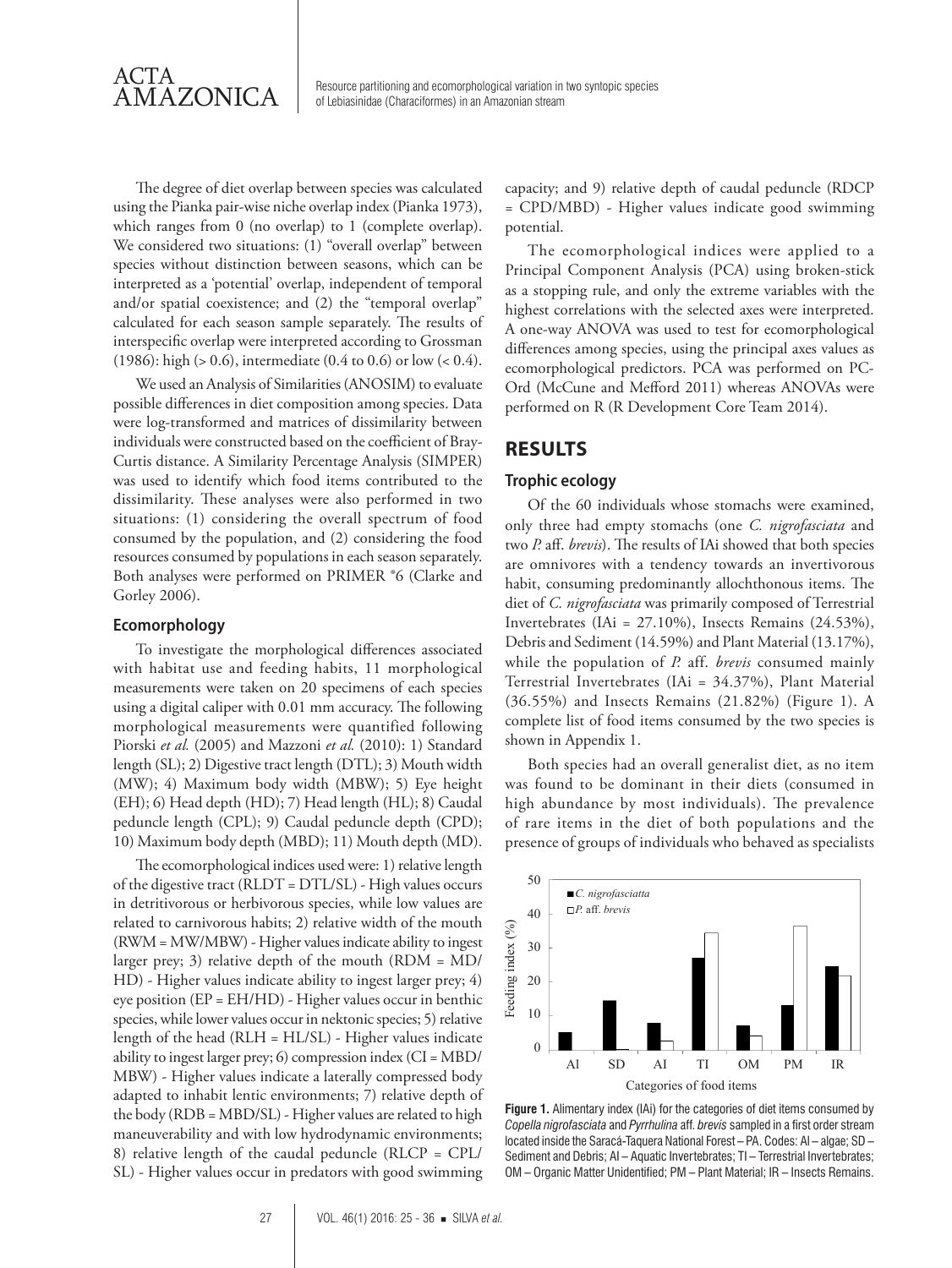(consuming few items in large quantities), indicate a high influence of the between-phenotype component in the niche width of both species (Figure 2). Hymenoptera (especially Formicidae) was the only item consumed by a little more than 50% of the population of *C. nigrofasciata*, but in low abundance (Figure 2a). *Pyrrhulina.* aff. *brevis* consumed other items in high frequencies and relative abundances besides hymenopterans (Plant Material, Insects Remains and Diptera Larvae), indicating that the feeding strategy of this species is also under influence of the withinphenotype component (Figure 2b).

The calculated degree of niche overlap between species was high (0.83), and feeding dissimilarity was low, albeit significant (ANOSIM; R = 0.07; p = 0.001). *Copella nigrofasciata* consumed Debris and Algae, contrary to *P.* aff. *brevis*. The latter, in turn, consumed, in larger quantities,



**Figure 2.** Graphical method of Amundsen *et al.* (1996), with diet items consumed by *Copella nigrofasciata* (A) and *Pyrrhulina* aff. *brevis* (B) in a first order stream located inside the Saracá-Taquera National Forest - PA. Codes: 1- Aquatic Acarina (Hydracarina); 2- Terrestrial Acarina; 3 – Filamentous Algae; 4- Araneae; 5- Blattodea; 6- Coleoptera (Terrestrial Adult); 7- Debris; 8- Diptera Adult; 9 – Hemiptera; 10 – Hymenoptera; 11- Isoptera; 12 – Aquatic Coleoptera Larvae; 13 – Terrestrial Coleoptera Larvae; 14 – Diptera Larvae; 15 – Organic Matter Non-Identified; 16 – Plant Matter; 17 – Debris and Sediment; 18 –Ephemeroptera Nymphs; 19 –Odonata Nymphs; 20 –Plecoptera Nymphs; 21 – Opiliones; 22 – Invertebrate Eggs; 23 – Psocoptera; 24 – Diptera Pupae; 25 – Insects Remains; 26 – Seeds; 27 – Tysanoptera.

items present in the diets of both species (Table 1), such as Plant Matter, Insect Remains and Hymenoptera.

Niche overlap between the two species was high in the dry season (0.75), and no significant differences were found in the proportion of items consumed (ANOSIM; R  $= 0.008$ ,  $p = 0.527$ ). During the dry season, the number of items consumed by *P.* aff. *brevis* was lower (13) than that consumed by *C. nigrofasciata* (17), and, with the exception of Opiliones and allochthonous Coleoptera, all items consumed by *P.* aff. *brevis* were also present in the diet of *C. nigrofasciata* (Table 2).

In the rainy season niche overlap had an intermediate value (0.52), and the proportion of consumed items was significantly different between species (ANOSIM; R = 0.13; p = 0.014). *Copella nigrofasciata* and *P.* aff. *brevis* consumed similar number of items (18 and 19, respectively), but types and relative proportions were different (Table 2). The major items that contributed to the dissimilarity between the diets of the species during rainy season were Plant Material, Hymenoptera and Insect Remains which were consumed by both species, but in higher quantities by *P.* aff. *brevis*, and Algae and Debris, which were consumed exclusively by *C. nigrofasciata* (SIMPER - Table 3).

#### **Ecomorphology**

The standard length (SL) of *C. nigrofasciata* ranged from 19.26 to 33.7 mm  $(26.27 \pm 4.30 \text{ standard deviation})$ , and SL of *P.* aff. *brevis* from 17.55 to 55.06 mm (30.64 ± 11.69 standard deviation). The first three PCA axes were selected by the broken-stick criteria and accounted for 76.01% of the total variation in the ecomorphological space. However, we interpret only PC1 and PC2 (58.6% of variation, Table 4). PC3 was not interpreted because it showed intrapopulational variations rather than diferences between species. Furthermore, indices with high scores on both PC2 and PC3 (RDM and RWM, respectively) indicate similar ecological features (ability to ingest larger prey). The first principal component explained most of the variation (35.03%) and showed interspecific differences related to the relative depth of the body (RDB) and to the relative length of the caudal peduncle (RLCP). The second axis showed mainly intraspecific variations related to relative length of the head (RLH) and to the relative depth of the mouth (RDM) (Table 4; Figure 3). The species ordination on the first axis formed two groups  $(T = 6.51; d. f. = 38;$ p < 0.001), but some overlap could be observed in the ecomorphological space (Figure 3). *Copella nigrofasciata* had usually higher scores on the first axis, showing higher values of RLCP, whereas *P.* aff. *brevis* had lower values in the axis, showing higher values of RDB.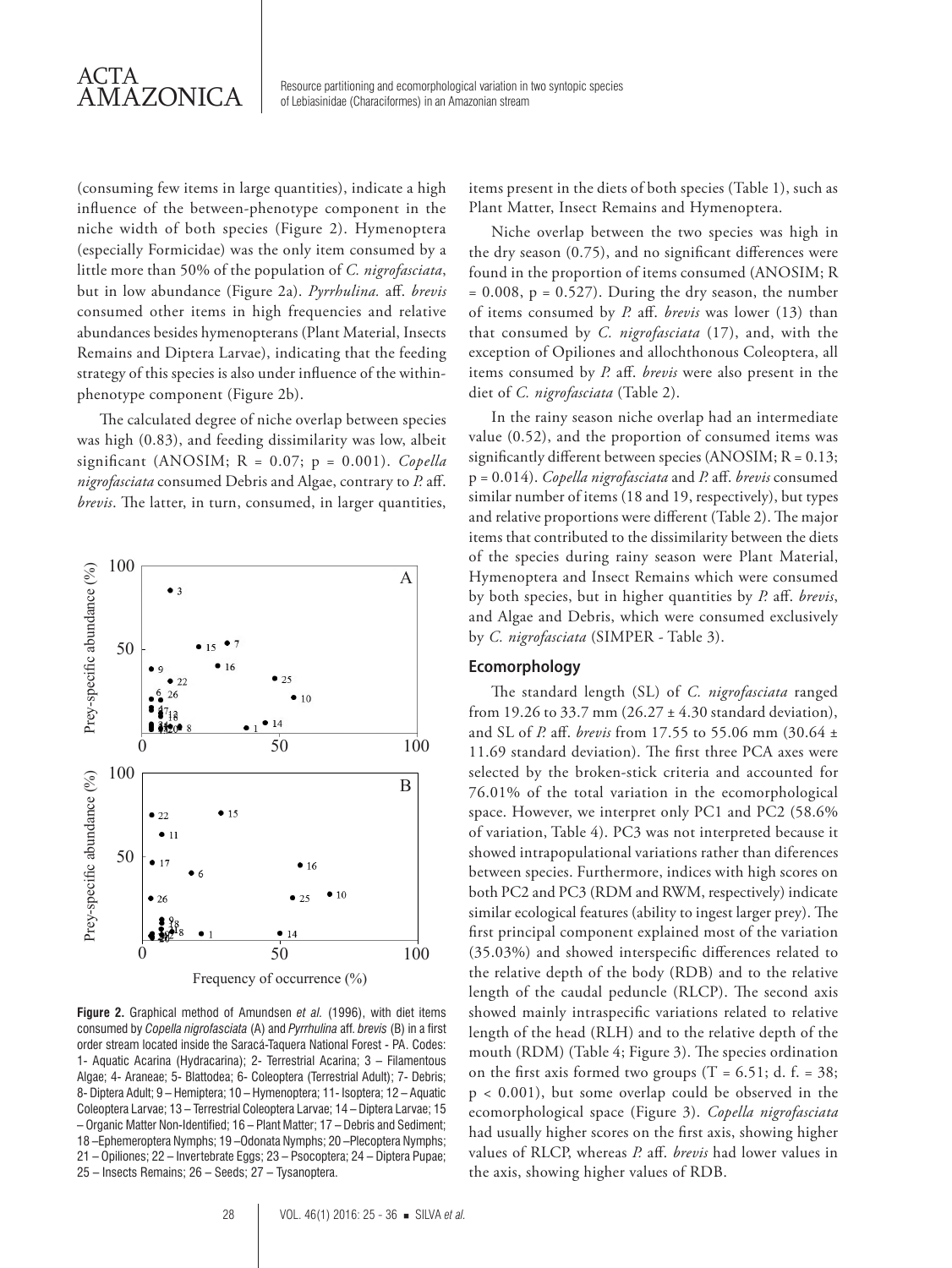$\mathrm{AMAZONICA} \;\;\mid\; \mathrm{{}^{Resonice\, partitioning\, and\, econophological\, variation\, in\, two\, syntopic\, species} }$  of Lebiasinidae (Characiformes) in an Amazonian stream of Lebiasinidae (Characiformes) in an Amazonian stream

**Table 1.** Similarity Percentage Analysis (SIMPER) showing the contribution of the principal items that are responsible for the dissimilarity between the diets of *Copella nigrofasciata (C\_nig)* and *Pyrrhulina* aff*. brevis (P\_brev)* in a first order stream located inside the Saracá-Taquera National Forest – PA. Codes: Av. Diss - Average Dissimilarity; Diss/SD - Standard Deviation of Dissimilarity; Cont. (%) - Percentage contribution for each diet item; Cum. (%) - Cumulative contribution.

| Average volume           |          |         |         |         |        |       |
|--------------------------|----------|---------|---------|---------|--------|-------|
| Diet items               | $C$ _nig | $P_bre$ | Av.Diss | Diss/SD | Cont.% | Cum.% |
| <b>Plant Matter</b>      | 0.45     | 1.09    | 12.70   | 1.01    | 16.48  | 16.48 |
| <b>Insects Remains</b>   | 0.61     | 1.00    | 11.71   | 1.12    | 15.20  | 31.68 |
| Hymenoptera              | 0.63     | 1.05    | 11.67   | 1.11    | 15.15  | 46.83 |
| <b>Organic Matter</b>    | 0.37     | 0.43    | 7.66    | 0.75    | 9.95   | 56.78 |
| <b>Debris</b>            | 0.50     | 0.00    | 6.70    | 0.59    | 8.70   | 65.48 |
| Diptera Larvae           | 0.24     | 0.27    | 4.23    | 0.83    | 5.49   | 70.97 |
| Adult Coleoptera         | 0.05     | 0.33    | 3.73    | 0.46    | 4.84   | 75.81 |
| <b>Filamentous Algae</b> | 0.27     | 0.00    | 3.15    | 0.32    | 4.08   | 79.89 |
| Invertebrate Eggs        | 0.11     | 0.08    | 2.33    | 0.31    | 3.03   | 82.92 |
| Isoptera                 | 0.02     | 0.17    | 2.02    | 0.29    | 2.63   | 85.55 |
| Acarina (Hydracarina)    | 0.10     | 0.08    | 1.87    | 0.67    | 2.42   | 87.97 |
| Seeds                    | 0.05     | 0.07    | 1.28    | 0.28    | 1.66   | 89.63 |
| Hemiptera                | 0.06     | 0.08    | 1.23    | 0.28    | 1.60   | 91.23 |

**Table 2.** Alimentary indices (IAi) for the diet items consumed by *Copella nigrofasciata* (C\_nig) and *Pyrrhulina* aff. *brevis* (P\_bre) in a first order stream located inside the Saracá-Taquera National Forest – PA, for both rainy and dry season. Codes: A – Aquatic; T – Terrestrial;

|                       |                              | Rainy season             |                          | Dry season               |                        |                          | Rainy season   | Dry season               |  |
|-----------------------|------------------------------|--------------------------|--------------------------|--------------------------|------------------------|--------------------------|----------------|--------------------------|--|
| Items/Species         | $C$ nig                      | $P_bre$                  | $C$ nig                  | $P_bre$                  | Items/Species          | $C$ nig                  | $P_bre$        | $C_{nq}$                 |  |
| Acarina (A)           | 1.71                         | 0.02                     | 1.02                     | 1.63                     | <b>Plant Matter</b>    | 10.80                    | 41.74          | 11.67                    |  |
| Acarina (T)           | 0.05                         | 0.01                     | 0.14                     | 0.05                     | Debris and Sediment    |                          | 0.46           | ä,                       |  |
| Algae                 | 26.15                        | ä,                       |                          | $\blacksquare$           | Ephemeroptera Nymph    | 0.19                     | 0.02           | 0.10                     |  |
| Araneae               | $\qquad \qquad \blacksquare$ | $\overline{\phantom{a}}$ | 0.35                     | $\overline{\phantom{a}}$ | Odonata Nymph          | $\blacksquare$           | 0.03           | ٠                        |  |
| <b>Blattodea</b>      | ٠                            | 0.03                     | $\overline{\phantom{a}}$ | ٠                        | Plecoptera Nymph       | 0.09                     | 0.01           | $\overline{\phantom{a}}$ |  |
| Adult Coleoptera (T)  | 0.57                         | 3.80                     | $\blacksquare$           | 0.27                     | Opiliones              | $\overline{\phantom{a}}$ | 0.01           | ä,                       |  |
| Debris                | 9.95                         | $\blacksquare$           | 14.90                    | ÷                        | Invertebrate Eggs      | 0.09                     | 0.24           | 1.75                     |  |
| Adult Diptera (T)     | 0.09                         | 0.07                     | 0.26                     | 0.04                     | Psocoptera             | 0.09                     | ÷,             |                          |  |
| Hemiptera             | $\blacksquare$               | 0.16                     | 0.50                     | 0.04                     | Diptera Pupae          | 0.09                     | 0.01           |                          |  |
| Hymenoptera           | 31.84                        | 35.25                    | 17.73                    | 15.42                    | <b>Insects Remains</b> | 5.12                     | 13.78          | 40.39                    |  |
| Isoptera              |                              | $\blacksquare$           | 0.10                     | 9.07                     | Seeds                  | 0.04                     | 0.16           | 0.25                     |  |
| Coleoptera Larvae (A) | 0.95                         | $\overline{\phantom{a}}$ | $\overline{\phantom{a}}$ | $\overline{\phantom{a}}$ | Tysanoptera            | $\overline{\phantom{a}}$ | $\overline{a}$ | 0.10                     |  |
| Coleoptera Larvae (T) | $\blacksquare$               | $\sim$                   | 0.05                     | $\blacksquare$           | Number of items        | 18                       | 19             | 17                       |  |
| Diptera Larvae        | 1.93                         | 1.19                     | 6.53                     | 5.84                     | Niche overlap          |                          | 0.516          | 0.757                    |  |
| <b>Organic Matter</b> | 10.23                        | 3.01                     | 4.17                     | 5.80                     |                        |                          |                |                          |  |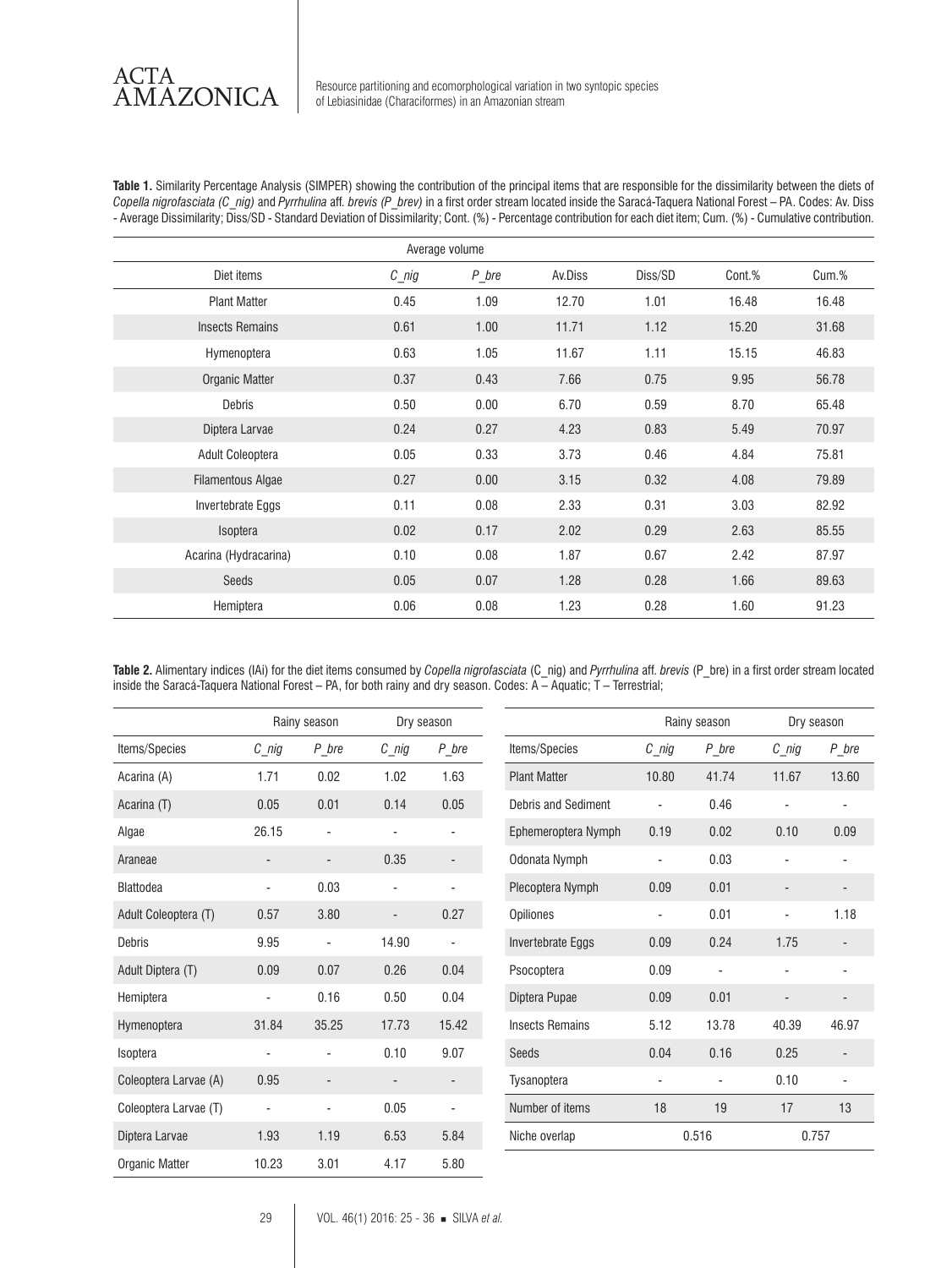**Table 3.** Similarity Percentage Analysis (SIMPER) showing the contribution of the principal items responsible for the dissimilarity between the diets of *Copella nigrofasciata* (C\_nig*)* and *Pyrrhulina* aff. *brevis* (P\_bre) in a first order stream located inside the Saracá-Taquera National Forest – PA in the rainy season. Codes: Av. Diss - Average Dissimilarity; Diss/SD - Standard Deviation of Dissimilarity; Cont. (%) - Percentage contribution for each diet item; Cum. (%) - Cumulative contribution.;(T) – Terrestrial;

| Average volume           |         |         |         |         |              |       |
|--------------------------|---------|---------|---------|---------|--------------|-------|
|                          | $C$ nig | $P_bre$ | Av.Diss | Diss/SD | Cont. $(\%)$ | Cum.% |
| <b>Plant Matter</b>      | 0.55    | 1.99    | 14.77   | 1.03    | 18.9         | 18.9  |
| Hymenoptera              | 0.93    | 1.85    | 11.64   | 1.2     | 14.89        | 33.79 |
| <b>Insects Remains</b>   | 0.37    | 1.23    | 9.26    | 1.19    | 11.84        | 45.63 |
| <b>Organic Matter</b>    | 0.56    | 0.6     | 7.48    | 0.72    | 9.57         | 55.21 |
| <b>Filamentous Algae</b> | 0.87    | 0       | 6.58    | 0.51    | 8.41         | 63.62 |
| Adult Coleoptera (T)     | 0.13    | 0.65    | 5.35    | 0.56    | 6.85         | 70.47 |
| Debris                   | 0.54    | 0       | 4.83    | 0.49    | 6.18         | 76.65 |
| Diptera Larvae           | 0.23    | 0.37    | 3.92    | 0.71    | 5.01         | 81.66 |

**Table 4.** Pearson correlation coefficients (r) obtained for the first two axes of the Principal Component Analysis (PCA) for the nine ecomorphological indices of *Copella nigrofasciata* and *Pyrrhulina* aff. *brevis* in a first order stream located inside the Saracá-Taquera National Forest – PA. The indices with the highest correlation with the axes are shown in bold type. Codes: RLDT – relative length of the digestive tract; RWM – relative width of the mouth; RDM – relative depth of the mouth; EP – eye position; RLH – relative length of the head; CI – compression index; RDB – relative depth of the body; RLCP – relative length of the caudal peduncle; RDCP – relative depth of caudal peduncle.

| Ecomorphological indices | Axis 1   | Axis 2   |
|--------------------------|----------|----------|
| <b>RLDT</b>              | $-0.399$ | $-0.212$ |
| <b>RWM</b>               | 0.585    | 0.496    |
| <b>RDM</b>               | 0.197    | 0.801    |
| EP                       | 0.181    | 0.099    |
| <b>RLH</b>               | $-0.258$ | $-0.410$ |
| <b>CI</b>                | $-0.207$ | $-0.066$ |
| <b>RDB</b>               | $-0.446$ | $-0.171$ |
| <b>RLCP</b>              | 0.893    | $-0.384$ |
| <b>RDCP</b>              | $-0.233$ | 0.361    |
| % of Explanation         | 35.034   | 23.543   |

## **DISCUSSION**

*Copella nigrofasciata* and *Pyrrhulina* aff. *brevis* showed an overall similar trophic ecology. Both could be classified as omnivores with a tendency for an invertivorous habit, and consumed predominantly allochthonous prey. Their feeding strategy is generalist with high influence of the between-phenotype component on niche breadth; however, the influence of the within-phenotype component cannot be neglected, particularly for *P.* aff. *brevis*. The diet niche overlap between species is potentially high, but showed significant temporal variations: it was intermediate in the rainy season and high but asymmetric in the dry season, when *C. nigrofasciata* consumed several prey types also consumed by *P.* aff. *brevis*, which in turn, showed a decrease in the diet spectrum. In contrast to the similarity in trophic ecology, species showed ecomorphological differences that suggest a distinct use of space. Individuals of *Copella nigrofasciata* showed greater swimming endurance, while individuals of *P.* aff. *brevis* showed greater maneuverability and tendency to inhabit slow water pools.

Despite the high diversity of prey consumed, most of the diet of *C. nigrofasciata* and *P.* aff. *brevis* were composed by arthropods, mainly terrestrial, fact that is favored by the terminal upward position of the mouth and occupation of the superficial layer of the water column. The predominance of terrestrial arthropods confirms other studies on these species (Anjos 2005; Carvalho 2008) and on other species of lebiasinids (*Lebiasina panamensis* (Gill, 1877) in a stream of Colombian Amazonia - Román-Valencia 2004; and *Copella arnoldi* (Regan, 1912) in streams of eastern Amazonia - Oliveira 2013), but contrasts to the findings of Arias and Rossi (2005), which showed a significant contribution of aquatic arthropods in the diet of *Pyrrhulina australis* Eigenmann and Kennedy 1903 in lagoons of the middle Paraná River.

The massive consumption of ants by the majority of individuals in the populations of *C. nigrofasciata* and *P.*  aff. *brevis* indicates not only that these lebiasinids capture allochthonous insects that fall on the water surface, but also reflects the high representation of ants in the soil macrofauna in Central Amazon (Fittkau and Klinge 1973). The importance of these and other resources from adjacent terrestrial ecosystems as food for Amazonian stream fishes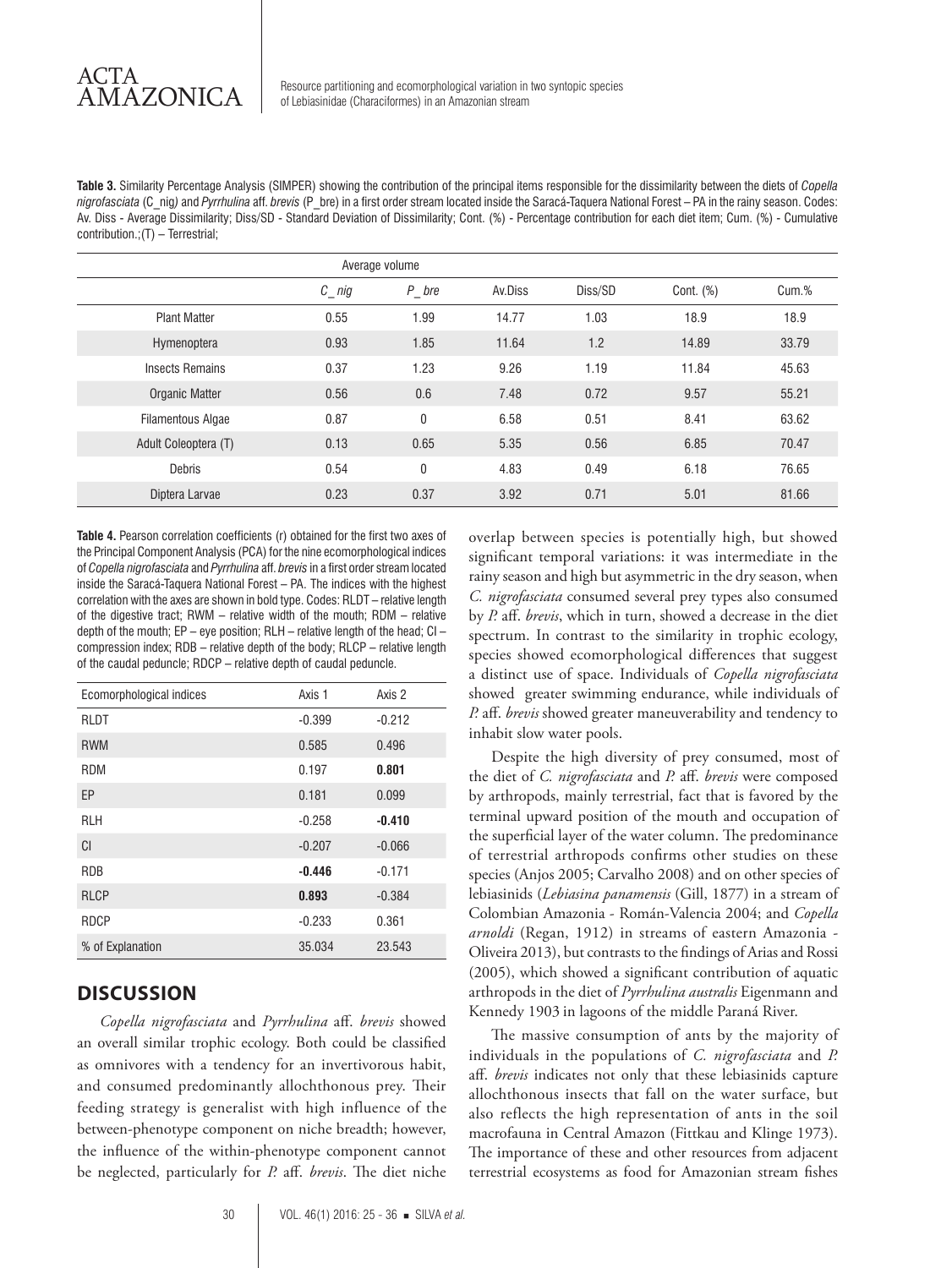# ACTA<br>AMAZONICA

Resource partitioning and ecomorphological variation in two syntopic species of Lebiasinidae (Characiformes) in an Amazonian stream



**Figure 3.** Principal Component Analysis (PCA) of the nine ecomorphological indices calculated for *Copella nigrofasciata* and *Pyrrhulina* aff. *brevis* sampled in a first order stream located inside the Saracá-Taquera National Forest - PA. Hypothesis related to the interpretation of the ecomorphological indices highly correlated to the first and second axis are presented. Codes: Black circles represents *P.* aff. *brevis* and empty circles represents *C. nigrofasciata*.

was reported (Mendonça *et al.* 2012; Gonçalves *et al.* 2013). Terrestrial arthropods that fall into the streams are an important high quality food resource (low C: N ratio) that is directly available to fish (Baxter *et al.* 2005; Small *et al.* 2013). This fact highlights the importance of riparian vegetation and associated animal resources for the maintenance of aquatic communities. The consumption of these organisms reveals the participation of the studied species in the pathways of matter and energy between terrestrial and aquatic ecosystems (Baxter *et al.* 2005).

The calculated feeding overlap was high, which could indicate competition for resources between these two phylogenetically and morphologically similar syntopic species. We however interpret it as potential diet overlap value, since other analyses carried out in the present study suggest rather a low overlap due to: (i) different feeding strategies within populations (individuals or groups of individuals); (ii) seasonal variation in the diet; and (iii) minor morphological differences that suggest distinct spatial niche (utilization of microhabitats).

Niche partitioning is considered a common feature of fish communities (Ross 1986), but variable according to environmental conditions, such as seasonality (Bouton *et al.* 1997), like it was observed for both species in our study. The differences in feeding overlap between seasons indicate variation in food availability (Deus and Petrere-Junior 2003), despite the fact that seasonal fluctuations are supposed to be milder upstream in Amazonian streams (Sioli 1984). During the rainy season, the flooding of marginal areas carries allochthonous resources into the stream and increases foraging areas, what we believe has led to a higher trophic segregation among *P.* aff. *brevis* and *C. nigrofasciata*, whereas in dry season the opposite was observed, *i.e*., more resource sharing. The relationship between the availability of resources and niche overlap between populations has shown controversial results. In a review paper, Esteves and Aranha (1999) reported studies that demonstrated higher overlap among fishes in dry seasons, whereas other studies show the opposite pattern.

The high niche overlap observed in the dry season does not necessarily mean a scenario of competition. Since the niche is multidimensional, resource partitioning may be not experienced in the type of consumed preys, but in other dimensions like prey size, different use of space and/ or phenotypic characteristics that allow subtle differences in the use of available resources (Esteves and Aranha 1999; Piorski et al. 2005; Brazil-Sousa et al. 2009). Furthermore, when considering average values of resource use within a population we ignore the fact that the individuals composing the same population may use different resources, minimizing an apparent competition between species.

The generalist feeding strategy observed for both *P.* aff. *brevis* and *C. nigrofasciata* was also observed by Arias and Rossi (2005) for *Pyrrhulina australis*. This type of feeding strategy is favored by the naturally unstable characteristic of lotic systems, especially in tropical environments (Lowe-McConnell 1999). A generalist population may be formed: (1) by groups of specialist individuals (high between-phenotype component); or (2) all or most part of generalist individuals (high withinphenotype component) (Bolnick *et al.* 2003), both resulting in a high niche breadth. *Copella nigrofasciata* and *P.* aff. *brevis* appear to have an intermediate strategy between these two extremes, similarly to two species of Heptapteridade in Atlantic Forest streams (Brazil-Sousa *et al.* 2009).

However, some subtle differences can be found in the feeding strategies of these lebiasinids. Most individuals of *C. nigrofasciata* behaved as generalists, *i.e*., each individual or groups of individuals fed on several items. Exceptions to this pattern were a few individuals that consumed filamentous algae in large quantities. On the other hand, *P.* aff. *brevis* showed both extremes, being influenced both by betweenphenotype and within-phenotype components. Groups of individuals were specialists, consuming invertebrate eggs, termites and organic matter in high amounts (volume), whereas the majority of the population consumed insect remains, plant material, and hymenopterans. The influence of the within-phenotype component was also observed for *P. australis* in the middle Paraná River (Arias and Rossi 2005). The importance of the between-phenotype component indicates an intraspecific variation in resource use, suggesting the occurrence of individual specialization (Bolnick *et al.* 2003). This variation is possibly a reflection of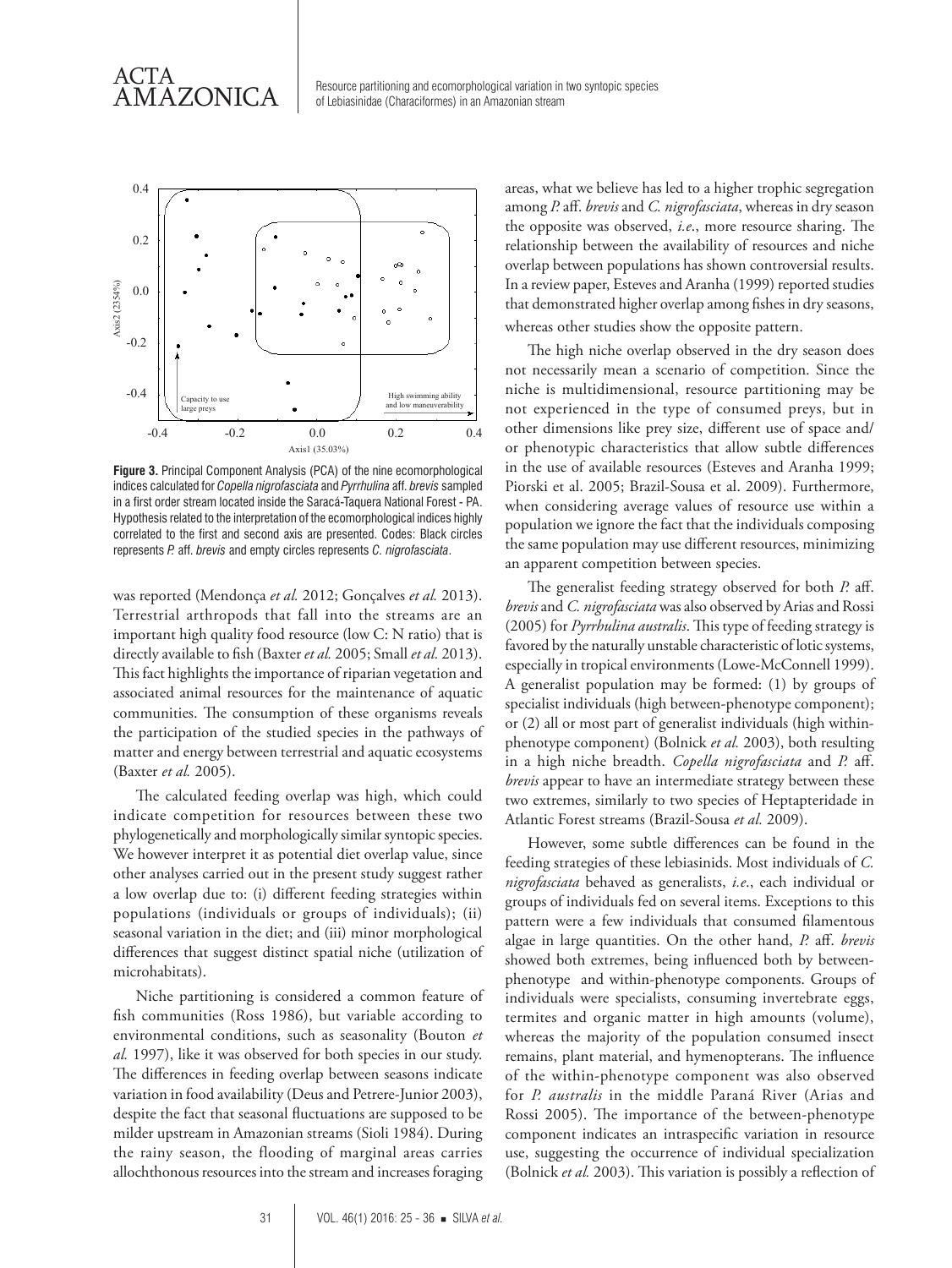intraspecific morphological variation on prey size, revealed by ecomorphological analyzes in our study.

However, morphological and diet analyses provide clues about behavioral patterns.

The ecomorphological analysis of *C. nigrofasciata* and *P. aff. brevis* indicated that these species differ in swimming endurance and maneuverability, and consequently in their ability to explore different habitats and resources available in streams. Upstream rivers are usually shallow (mainly firstorder streams), but can present high diversity of habitats, such as dens, marginal mudflats, sandy and litter banks, and the channel of the stream itself (Pazin *et al*. 2006). The largest swimming endurance of *C. nigrofasciata* enables it to explore different environments available along the water column more easily, allowing it to maintain a diversified diet even during the dry season. *Pyrrhulina* aff. *brevis*, in turn, shows a tendency to inhabit lentic environments, and greater maneuverability than *C. nigrofasciata*, which could facilitate vertical movement, but hampers occupation and horizontal mobility among microhabitats. These results are consistent with the habitats where these species were captured: more than 60% of individuals of *P.* aff. *brevis* were captured in flooded marginal areas, while individuals of *C. nigrofasciata* were captured more evenly across all available microhabitats  $(-30\%)$ .

A significant amount of debris was found in the diet of *C. nigrofasciata*. Although water velocity is usually high in headwaters (Vannote *et al*. 1980), in Amazonian igarapés the low declivity permits the deposition of debris on the bottom substrate. Furthermore, individuals of *Copella nigrofasciata* were captured on flooded marginal areas, which are small temporary pools that form in valleys during rainy season by the overflowing stream water (Pazin *et al.* 2006). These pools can be the environment where this species can easily consume detritus. Although *P.* aff. *brevis* also occurs in high abundance in these microhabitats, the low amounts of detritus in its diet may indicate that it has a different foraging behavior when compared to *C. nigrofasciata*.

The consumption of debris has been associated with the behavior of substrate exploration (Mendonça *et al.* 2012), which can be the case for *C. nigrofasciata*. Individuals of *P.* aff. *brevis*, on the other hand, could capture prey mainly in water column or surface (Arias and Rossi 2005); a sit-andwait strategy may be related to the increased maneuverability observed in *P.* aff. *brevis*. In a behavioral study in captivity, Arias and Rossi (2005) found that the sit-and-wait is the main strategy adopted by *P. australis* : during the "waiting period", individuals spent most of the time amidst the vegetation or near the substrate and when moving towards prey demonstrated skill in maneuvering and braking abruptly. Data available for the present study do not allow inferring which type of behavior is predominant for the studied species.

# **CONCLUSIONS**

Albeit the phylogenetically close species *P.* aff. *brevis* and *C. nigrofasciata* belong to the same trophic guild and have a high potential niche overlap, their coexistence in this first order stream seems to be facilitated by a variety of nonmutually exclusive factors, such as seasonal variation in diet, intraspecific variation in resource use, and morphological differences that allow a differentiated exploitation of available habitats. Whether these patterns are consistent across Amazonian streams will only be known by the accumulation of studies or through studies with replicates in larger scales. Our findings in this study, however, provide information on the ecology of these particular species with potential use as ornamental fish and that dwell Amazon streams, which are still poorly understood systems, despite being subject of anthropogenic modifications that may result in species losses even before they are known. Studies on the natural history and ecological relations of fish species are fundamental to provide knowledge on the ecological processes of the Amazon region for monitoring and management actions.

## **ACKNOWLEDGEMENTS**

This research was supported by Mineração Rio do Norte. Authorization (No. 513/2014) for fish capture and transportation was given by IBAMA (DILIC) to Mineração Rio do Norte. The authors are grateful to other participants of the project for obtaining fish and field data, to members of the Laboratório de Ecologia de Peixes/ UFRJ for early discussions about the study design and analyses. NCSS was recipient of a Conselho Nacional de Desenvolvimento Científico e Tecnológico (CNPq) MSc fellowship.

#### **REFERENCES**

- Albrecht, M.P.; Caramaschi, E.P. 2003. Feeding ecology of *Leporinus friderici* (Teleostei; Anostomidae) in the upper Tocantins river, Central Brazil, before and after installation of a hydroelectric plant. *Studies on Neotropical Fauna and Environment*, 38: 33-40.
- Amundsen, P.A.; Gabler, H.M.; Staldvik, F.J. 1996. A new approach to graphical analysis of feeding strategy from stomach contents data – modification of the Costello (1990) method. *Journal of Fish Biology*, 48: 607-614.
- Anjos, M.B. 2005. *Estrutura de comunidades de peixes de igarapés de terra firme na Amazônia Central: composição, distribuição e características tróficas*. Dissertação de Mestrado, Instituto Nacional de Pesquisas da Amazônia/Universidade Federal do Amazonas, Manaus, Amazonas. 68p.
- Arias, J.; Rossi, L. 2005. Dieta y estrategia alimentaria de *Pyrrhulina australe* (Pisces, Lebiasinidae). *Revista FABICIB*, 9: 197-205.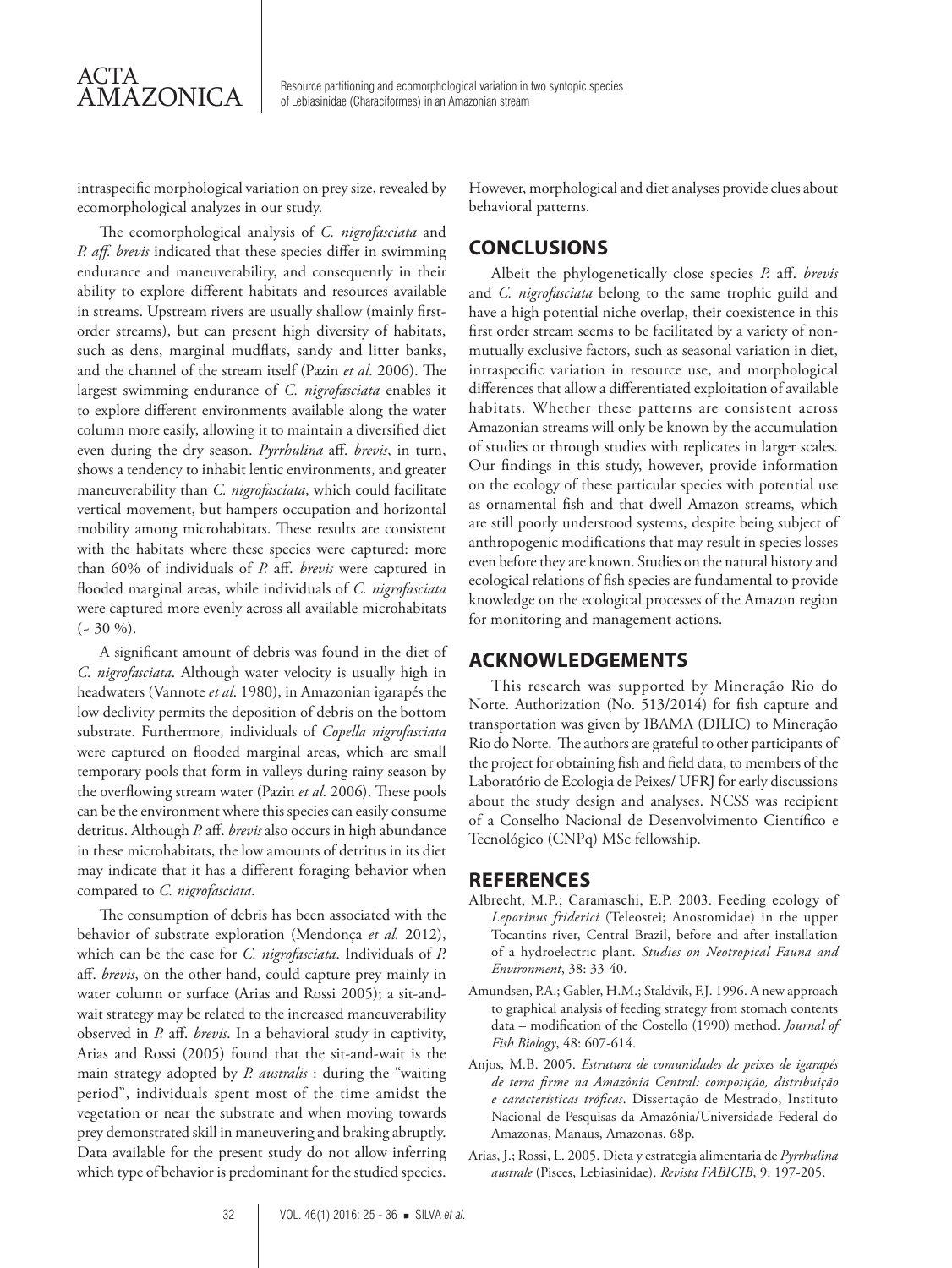# ACTA

- Baxter C.V.; Fausch, K.D.; Saunders, W.C. 2005. Tangled webs: reciprocal flows of invertebrate prey link streams and riparian zones. *Freshwater Biology*, 50: 201-220.
- Bolnick, D.I.; Svanbäck, R.; Fordyce, J.A.; Yang, L.H.; Davis, J.M.; Hulsey, C.D.; Forister, M.L. 2003. The ecology of individuals: incidence and implications of individual specialization. *The American Naturalist*, 161: 1-28.
- Bouton, N.; Seehausen, O.; van Alphen, J.J.M. 1997. Resource partitioning among rock-dwelling haplochromines (Pisces: Cichlidae) from Lake Victoria. *Ecology of Freshwater Fish*, 6: 224-240.
- Brazil-Sousa, C.; Marques, R.M.; Albrecht, M.P. 2009. Segregação alimentar entre duas espécies de Heptapteridae no Rio Macaé (RJ). *Biota Neotropica*, 9: 1-7.
- Carvalho, L.N. 2008. *História natural de peixes amazônicos: utilizando a abordagem do Conceito do Rio Contínuo.* Tese de Doutorado, Instituto Nacional de Pesquisas da Amazônia/Universidade do Amazonas. Manaus. 142p.
- Clarke, K.R.; Gorley, R.N. 2006. PRIMER v6: User Manual/ Tutorial. PRIMER-E, Plymouth, 192pp.
- Corrêa, C.E.; Hahn, N.S.; Delariva, R.L. 2009. Extreme trophic segregation between sympatric fish species: the case of small sized body *Aphyocharax* in the Brazilian Pantanal. *Hydrobiologia*, 635: 57-65.
- Cunico, A.M.; Agostinho, A.A. 2006. Morphological patterns of fish and their relationships with reservoirs hydrodynamics. *Brazilian Archives of Biology and Technology*, 49:125-134.
- Deus, C.P.; Petrere-Junior, M. 2003. Seasonal diet shifts on seven fish species in an Atlantic Rainforest stream in southeastern Brazil. *Brazilian Journal of Biology*, 63: 579-588.
- ESTEVES, K.E. and ARANHA, J.M.R. 1999. Ecologia trófica de peixes de riachos, p. 157182. In: E.P. CARAMASCHI; R. MAZZONI & P.R. PERES NETO (Eds). Ecologia de Peixes de Riachos. Rio de Janeiro, Série Oecologia Brasiliensis, PPGEUFRJ.
- Fittkau, E.J.; Klinge, H. 1973. On biomass and trophic structure of the Central Amazonian Rain Forest Ecosystem. *Biotropica*, 5: 2-14.
- Gatz Jr., A.J. 1979. Community organization in fishes as indicated by morphological features. *Ecology*, 60: 711-718.
- Gonçalves, A.F.G.; Prudente, B.S.; Carvalho-Filho, F.S.; Montag, L.F.A. 2013. Feeding ecology of dash-dot tetra *Hemigrammus belotti* (Steindachner, 1882) (Characiformes: Characidae) in the streams of the Urucu River basin, central Amazonia, Brazil. *Biota Neotropica*, 13: 141-147.
- Grossman, G.D. 1986. Food partitioning in a rocky intertidal fish assemblage. *Journal of Zoology* , 1: 317-355.
- Herder, F.; Freyhof, J. 2006. Resource partitioning in a tropical stream fish assemblage. *Journal of Fish Biology*, 69: 571-589.
- Kawakami, E.; Vazzoler, G. 1980. Método gráfico e estimativa de índice alimentar aplicado no estudo de alimentação de peixes. *Boletim do Instituto Oceanográfico de São Paulo,* 29: 205-207.
- Lima, S.M.Q.; Cunha, A.A.; Sánchez-Botero, J.I.; Caramaschi, E.P. 2008. Vertical segregation of two species of *Hyphessobrycon* (Characiformes: Characidae) in the Cabiúnas coastal lagoon, southeastern Brazil. *Neotropical Ichthyology*, 6: 683-688.
- Lowe-McConnell, R.H. 1999. *Estudos ecológicos de comunidades de peixes tropicais*. EDUSP, São Paulo, 584p.
- Mazzoni, R.; Moraes, M.; Rezende, C.F.; Miranda, J.C. 2010. Alimentação e padrões ecomorfológicos das espécies de peixes de riacho do alto rio Tocantins, Goiás, Brasil. *Iheringia, Série Zoologia*, 100: 162-168.
- McCune, B.; Mefford, M.J. 2011. PC-ORD. Multivariate analysis of Ecological Data, Version 6.0 for Windows.
- Mendonça, M.B.; Montag, L.F.A.; Oliveira-Raiol, R.D.; Wosiacki, W.B. 2012. Feeding ecology of two sympatric species of the genus *Jupiaba* (Characiformes: Characidae) in streams in the Urucu river basin, AM, Brazil. *Uakari*, 8: 59-67.
- Montag, L.F.A.; Freitas, T.M.S.; Wosiacki, W.B.; Barthem, R.B. 2008. Os peixes da Floresta Nacional de Caxiuanã (Município de Melgaço e Portel, Pará – Brasil). *Boletim do Museu Paraense Emílio Goeldi (Série Ciências Naturais)*, 3: 11-34.
- Oliveira, E.S. 2013. *Variáveis ambientais influenciam na dieta de um lebiasinídeo na Amazônia Oriental?* Trabalho de Conclusão de Curso, Universidade Federal do Pará, Belém, Pará. 21p.
- Pazin, V.F.V.; Magnusson, W.E.; Zuanon, J.; Mendonça, F.P. 2006. Fish assemblages in temporary ponds adjacent to "terra-firme" streams in Central Amazonia. *Freshwater Biology*, 51: 1025-1037.
- Pianka, E.R. 1973. The structure of lizard communities. *Annual Review of Ecology and Systematics*, 4: 53-74.
- Piorski, N.M.; Alves, J.R.L.; Machado, M.R.B.; Correia, M.M.F. 2005. Alimentação e ecomorfologia de duas espécies de piranhas (Characiformes: Characidae) do lago de Viana, Estado do Maranhão, Brasil. *Acta Amazonica*, 35: 63-70.
- R Core Team. 2014. R: A language and environment for statistical computing. R Foundation for Statistical Computing, Vienna, Austria. URL http://www.R-project.org/.
- Román-Valencia, C. 2004. Sobre la bioecología de *Lebiasina panamensis* (Pisces: Lebiasinidae) en la cuenca del Río León, Caribe Colombiano. *Asociación Colombiana de Ictiólogos - DAHLIA*, 7: 33-35.
- Ross, S.T. 1986. Resource partitioning in fish assemblages: a review of field studies. *Copeia*: 352-388.
- Sabino, J.; Zuanon, J. 1998. A stream fish assemblage in Central Amazonia: distribution, activity patterns and feeding behavior. *Ichthyological Exploration of Freshwaters*, 8: 201-210.
- Schoener, T.W. 1974. Resource partitioning in ecological communities. *Science*, 185: 27-39.
- Silva, C. 1993. Alimentação e distribuição espacial de algumas espécies de peixe do igarapé do Candiru, Amazonas, Brasil. *Acta Amazônica*, 23: 271-185.
- Silva, J.C.; Delariva, R.L.; Bonato, K.O. 2012. Food-resource partitioning among fish species from a first-order stream in northwestern Paraná, Brazil. *Neotropical Ichthyology*, 10: 389- 399.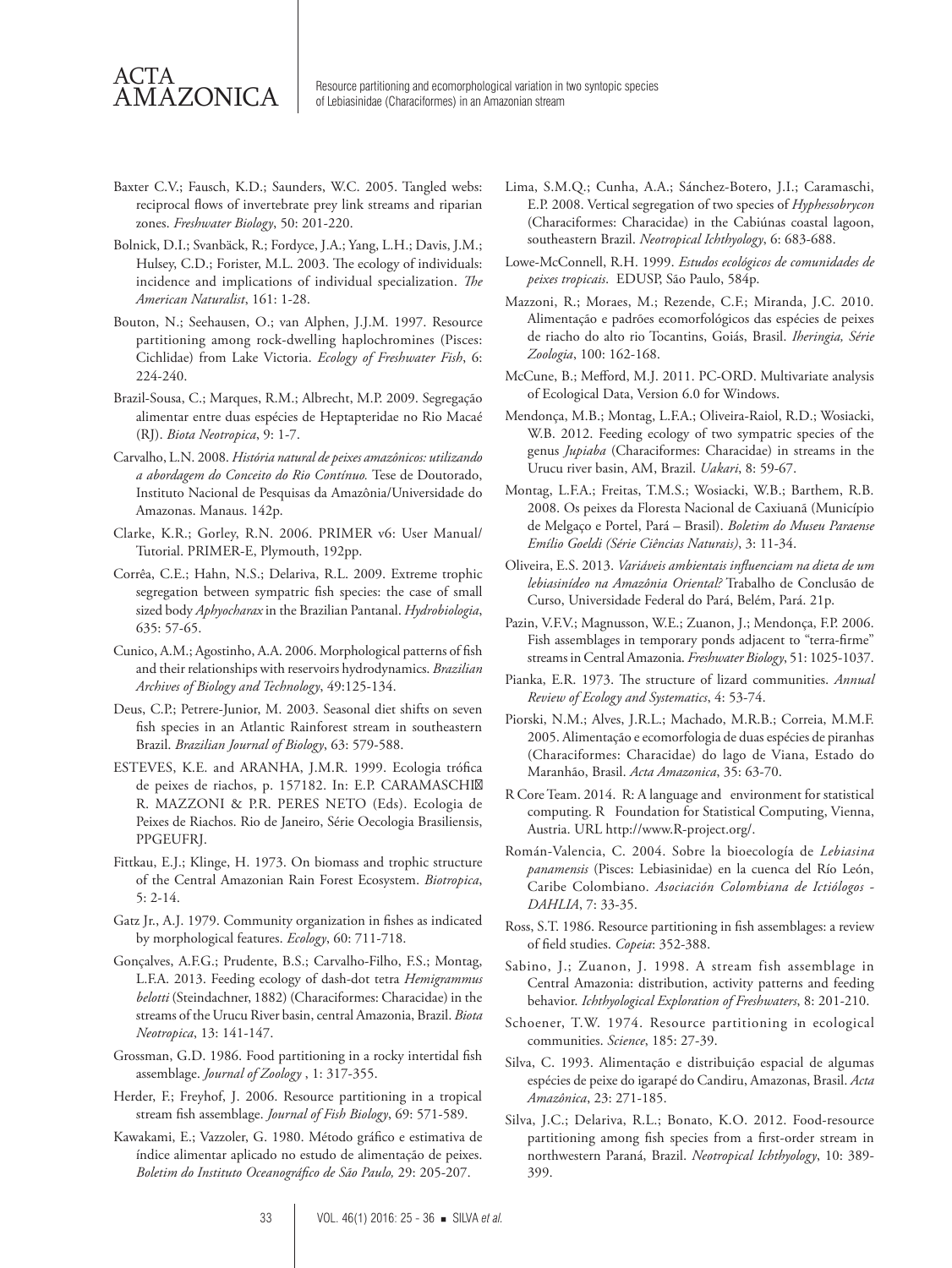

- Sioli, H. 1984. Hydrochemistry and geology in the Brazilian Amazon region. *Amazoniana*, 1: 74-83.
- Small, G.E.; Torres, P.J.; Schweizer, L.M.; Duff, J.H.; Pringle, C.M. 2013. Importance of terrestrial arthropods as subsidies in lowland Neotropical rain forest stream ecosystems. *Biotropica*, 45: 80-87.
- Vannote, R.L.; Minshall, G.W.; Cummins, K.W.; Cushing, C.E. 1980. The river continuum concept. *Canadian Journal of Fisheries and Aquatic Sciences*, 37: 130-137.
- Wiens, J.J.; Ackerly, D.D.; Allen, A.P.; Anacker, B.L.; Buckley, L.B; Cornell, H.V.; *et al.* 2010. Niche conservatism as an emerging principle in ecology and conservation biology. *Ecology Letters*, 13: 1310-1324.

Recebido em 20/03/2015 Aceito em 20/07/2015